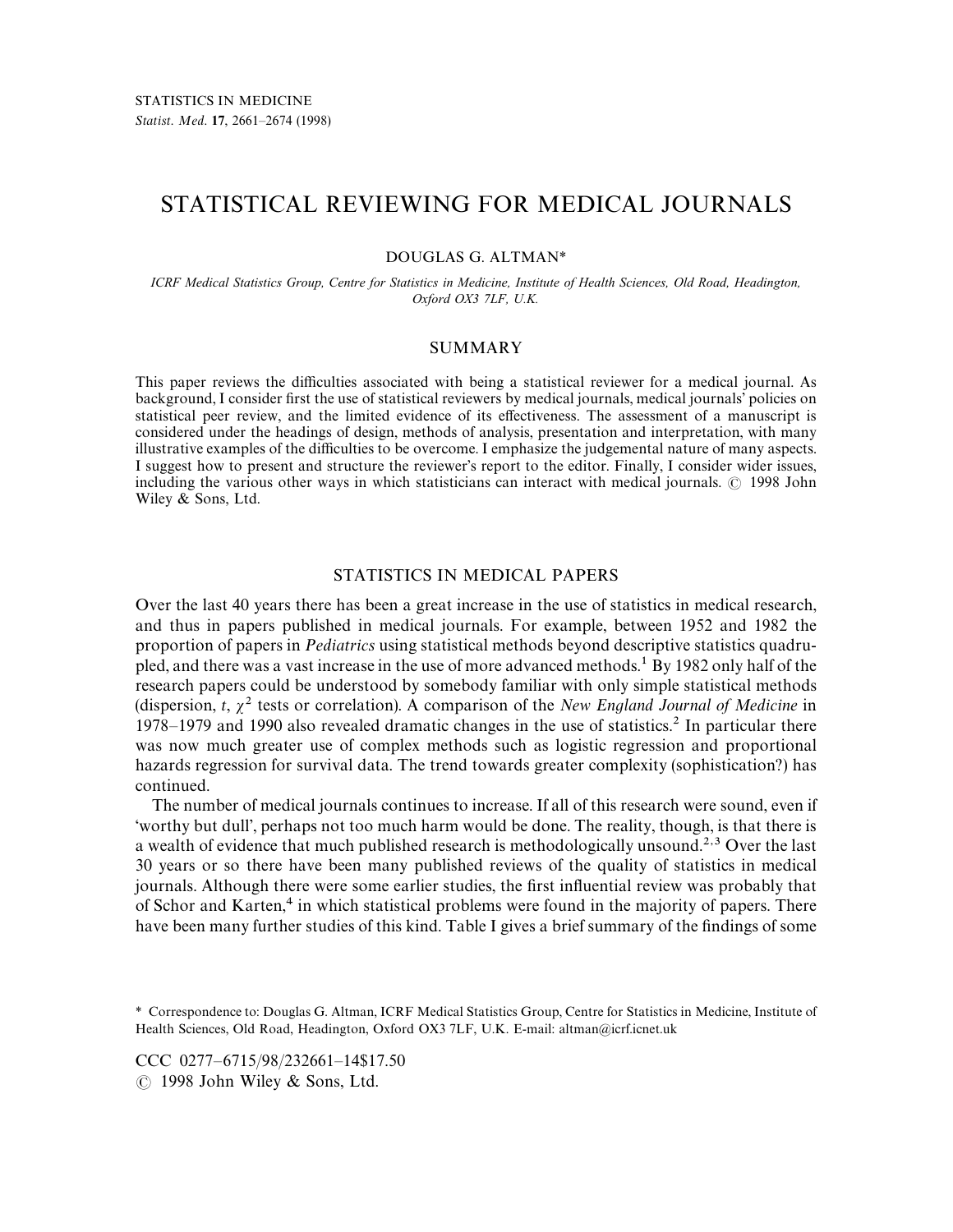| Year<br>published | First author           | Number of<br>papers | Number of<br>Journals | $\%$ papers<br>acceptable |
|-------------------|------------------------|---------------------|-----------------------|---------------------------|
| 1966              | Schor <sup>4</sup>     | 295                 | 10                    | 28                        |
| 1977              | Gore <sup>5</sup>      | 77                  |                       | 48                        |
| 1979              | White <sup>6</sup>     | 139                 |                       | 55                        |
| 1980              | $G$ lantz <sup>7</sup> | 79                  | 2                     | 39                        |
| 1982              | Felson <sup>8</sup>    | 74                  |                       | 34                        |
| 1982              | MacArthur <sup>9</sup> | 114                 |                       | 28                        |
| 1983              | Tyson <sup>10</sup>    | 86                  |                       | 10                        |
| 1985              | Avram <sup>11</sup>    | 243                 | $\mathfrak{D}$        | 15                        |
| 1985              | Thorn <sup>12</sup>    | 120                 | 4                     | < 40                      |
| 1988              | Murray <sup>13</sup>   | 28                  |                       | 61                        |
| 1988              | Morris <sup>14</sup>   | 103                 |                       | 34                        |
| 1995              | McGuigan <sup>15</sup> | 164                 |                       | 60                        |
| 1996              | Welch <sup>16</sup>    | 145                 |                       | 30                        |

Table I. Summary of some reviews of the quality of statistics in medical journals, showing the percentage of 'acceptable' papers (of those using statistics)

of those reviews which quantified the proportion of papers with important statistical errors. There was considerable variation in the scope of these studies and in what the reviewers termed an error, so that we should probably not attempt a numerical summary. Nevertheless, however we look at these reviews they clearly point to a major problem in statistical analysis and reporting. Few of the reviews considered statistical design except for aspects of clinical trials. This may be that it is easier to assess analysis than design, or that (as discussed below) quality of design may be more subjective, and thus harder to assess, than quality of analysis.

Table I shows little (if any) evidence of rising standards but, as noted, the nature of statistics in medical journals has changed. It is likely that the general understanding of basic statistical methods (*t* and  $\chi^2$  tests, for example) has improved, even though errors still occur in the use of these simple methods. The increased use of more complex methods, such as survival analysis and multiple regression, has led to new problems, many of which cannot be detected in published papers. Both the existence and content of Andersen's book *Methodological Errors in Medical Research*17 serve to highlight further the need for higher standards in research. In addition to this direct evidence of poor research methods, there have been several studies of the statistical knowledge of doctors, such as that by Wulff *et al.*,<sup>18</sup> which have consistently shown that few doctors have a good grasp of even basic statistical ideas.

The main reason for the plethora of statistical errors is that the majority of statistical analyses are performed by people with an inadequate understanding of statistical methods. They are then peer reviewed by people who are generally no more knowledgeable. Sadly, much research may benefit researchers rather more than patients, especially when is carried out primarily as a ridiculous career necessity.19

## MEDICAL JOURNALS' POLICIES REGARDING STATISTICAL REVIEW

Peer review of manuscripts submitted to scientific journals has become standard practice in recent times. In parallel with the increased use of statistics, medical journals have increasingly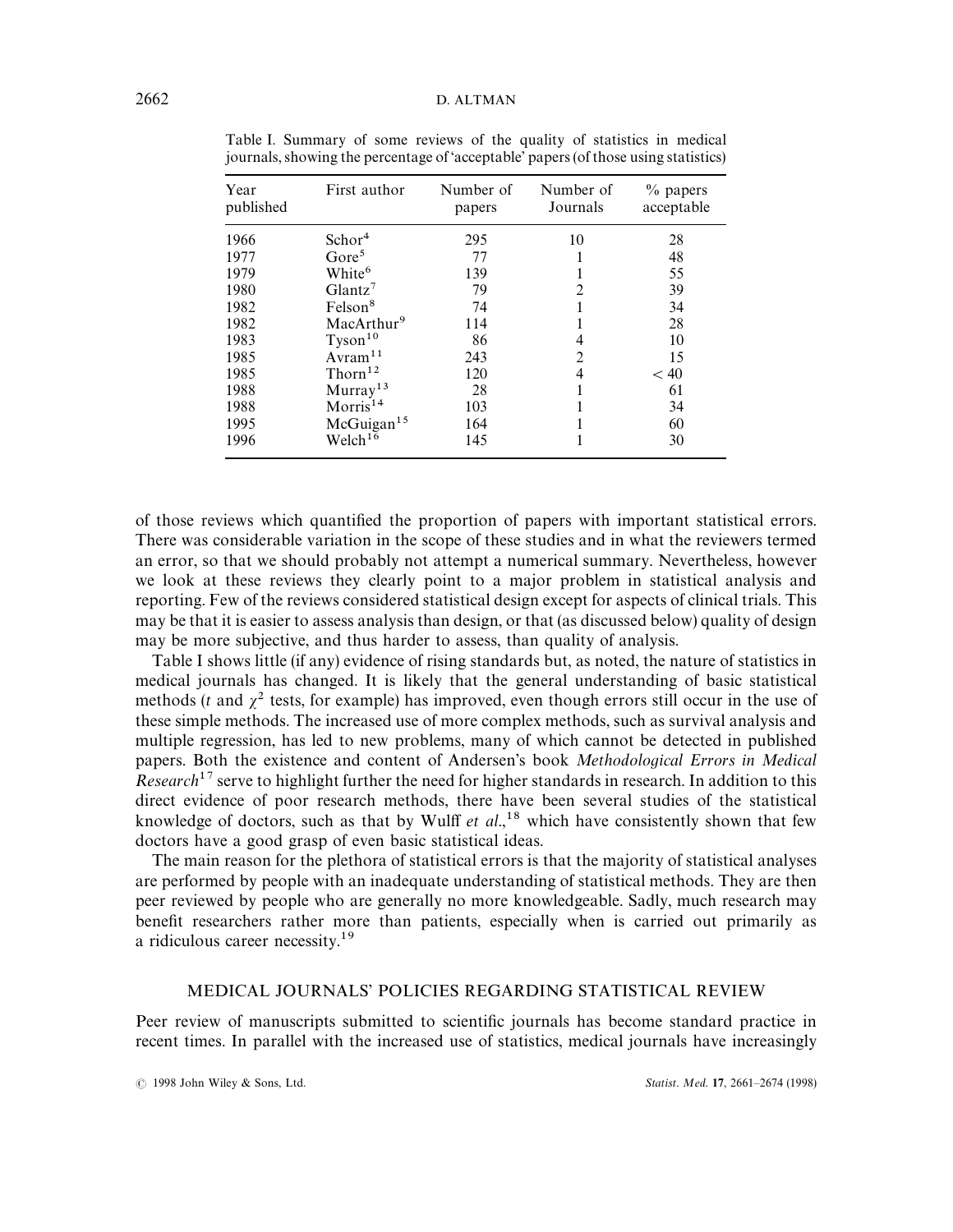brought statisticians into the review process. There is, however, very little evidence about how much use is made of statisticians or what the effect of this effort is, nor is there much published guidance about what is expected from the statistician who serves in this capacity. I will address these issues in turn.

First, a semantic point. I prefer the term reviewer to referee, as their role is to assess (review) the quality of the manuscript, and by such means to help the editor to decide whether or not to accept a paper, not to make this decision themselves. The process is widely known as peer review, not peer refereeing. Also, for a statistician, the majority of the effort is put into improving the quality of papers that are published, not determining which should be rejected. However, I will use the two terms interchangeably.

There have been two surveys of the use of statistical reviewers by medical journals. George<sup>20</sup> surveyed 98 journals with a high citation impact factor, with an 85 per cent response rate. The general picture was that most papers were not seen by a statistician. He made several recommendations for journals:

- (i) they should require that all papers have statistical review;
- (ii) they should recruit qualified statisticians as reviewers;
- (iii) reviewers should see the revised manuscript (or be offered the option);
- (iv) they should publish their policy on statistical refereeing;
- (v) they should adopt written guidelines for statistical reporting.

At that time few of these practices were common, and he noted that it might not be easy to achieve them. A second survey about ten years later (1993–1995) found some marked changes.<sup>21</sup> This survey of 171 journals (67 per cent response rate) was of a different sample of journals, although it had similar inclusion criteria and it used similar and often identical questions.

The most notable change was an increase from 15 per cent to 37 per cent in the journals which had a policy that meant that all published papers had received statistical review. In the later survey 29 per cent of the journals reported that over half of their published research papers had been statistically reviewed. None the less, it is clear that a high proportion of papers, even in these high impact journals, are still published without such a review. About two-thirds of the editors in the later survey thought that statistical review led to important changes in over half of the papers reviewed. Apart from the evidence from these surveys, some journals, in particular the general medical journals, publish their policy on statistical review. A few journals indicate that all papers will undergo statistical review before acceptance for publication.

Some journals also have policies regarding specific statistical issues. Some of these will reflect the recommendations in the 'Vancouver' guidelines.<sup>22</sup> Perhaps the most common is the requirement that authors should provide confidence intervals with their main results. The *British Medical Journal* (*BMJ*) will not accept non-randomized trials when randomization was feasible.<sup>23</sup>

It is likely that many more journals would like to make use of statisticians in their review process. However, there seems to be a shortage of statisticians who are both available and willing to do this work.

## THE EFFECT OF STATISTICAL REFEREEING

It seems self-evident that statistical refereeing must be beneficial, but there have been surprisingly few studies of the effect of statistical refereeing on the quality of papers published in medical journals. Schor and Karten<sup>4</sup> reviewed 149 papers in 10 journals. They considered that 28 per cent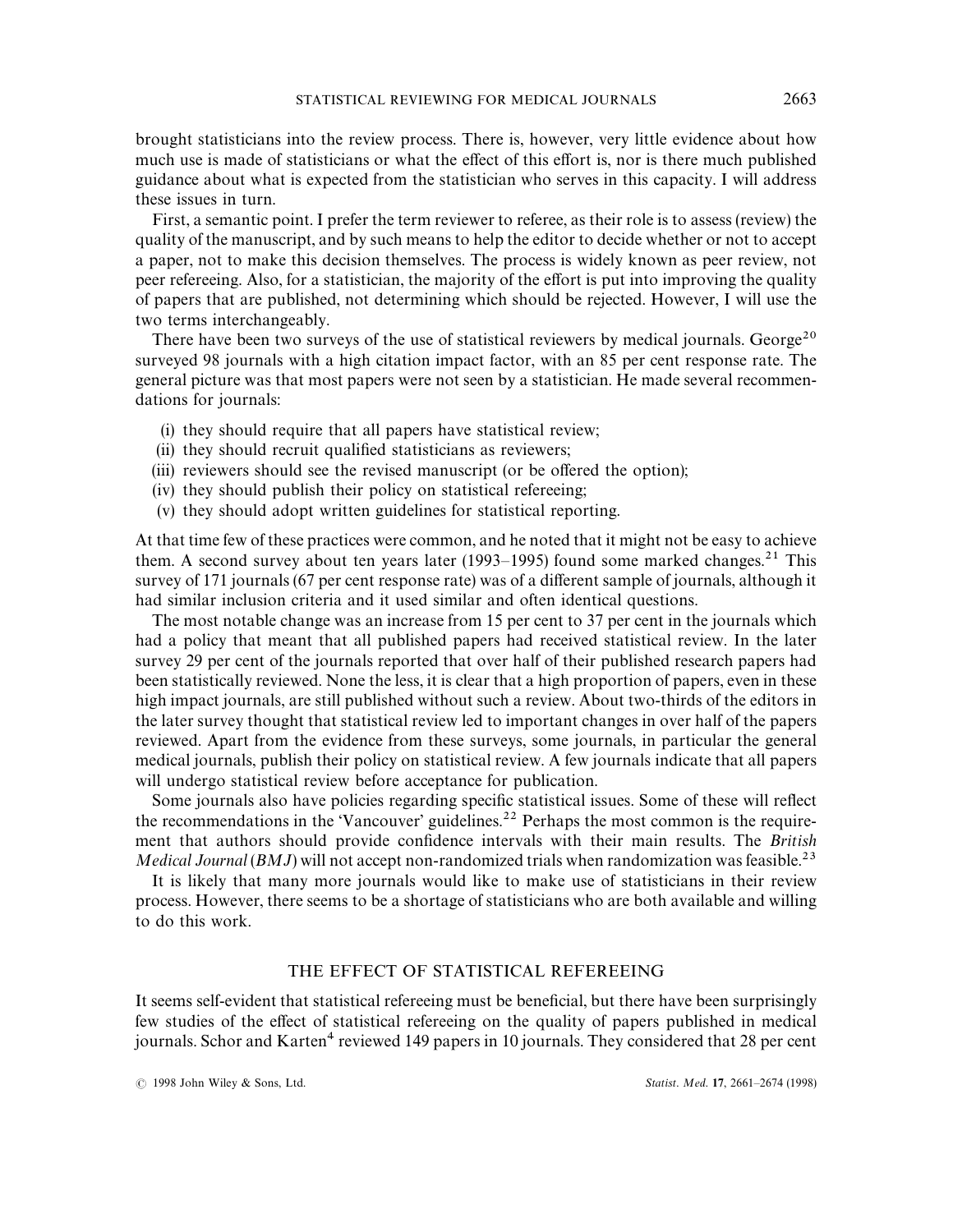## 2664 D. ALTMAN

of them were statistically acceptable, 68 per cent needed revision, and 5 per cent were 'unsalvageable'. After the institution of a statistical refereeing programme at the *Journal of the American Medical Association* they repeated the exercise (on a smaller sample) and found that 74 per cent of papers were statistically acceptable. They reported that a further before*—*after study at another journal showed an improvement from 35 per cent to 70 per cent acceptable.

Gardner and Bond<sup>24</sup> reported a pilot study of 45 papers assessed both as originally submitted to the *BMJ* and as actually published. They found that 11 per cent were acceptable as submitted and 84 per cent acceptable as published. In 4 of the 7 papers unacceptable as published, criticisms by the statistical referee had not been adequately dealt with.

Surprisingly, these two studies *—* one 30 years old and the other rather small *—* provide the only direct evidence I am aware of about the effect of statistical input into peer review.

The preceding comments might suggest that statistical review is the solution to the ills of the medical literature. This is not so, for several reasons. Most obviously, many aspects of manuscript review are subjective, an issue I consider in more detail below. In addition, reviewing papers is not easy. Statisticians rarely receive explicit training in this role, although they will probably take part in various activities relating to critical appraisal. There have been occasional papers which give a personal view on the issues involved in being a referee;<sup>13,25,26</sup> here I will offer another, rather more detailed, view.

## ASSESSING THE STATISTICAL QUALITY OF A PAPER

Research papers in medical journals almost all follow the same structure: introduction, methods, results, and discussion. From the statistical perspective the only information of direct relevance in the introduction is likely to be the aim(s) of the study. The methods section should describe the study's objectives and all aspects of the design of the study, including which statistical methods of analysis were used. The results section naturally will contain the results, and the presentation of these needs to be considered. The interpretation of the results will usually appear in the discussion. Lastly, the abstract of the paper (which comes first) should provide a brief but honest summary of the methods, results and conclusions. That is the theory; in practice, almost any information can be found in any section of the paper, and it is not uncommon to find information given in the abstract that does not appear elsewhere or that disagrees with the main paper.

The main areas for the statistical reviewer to consider are design, methods of analysis, presentation of results and interpretation. In an attempt to help discussion of these I have tried to categorize criticisms as relating to 'definite errors', matters of judgement, and poor reporting (minor points, but not necessarily trivial).

Having made these categories, I am not completely comfortable about using them. In particular, the 'definite' errors are mostly not as definite as the name implies. Some require judgement too, for example in deciding what is 'inappropriate' or 'inadequate'. Also, definite errors are not necessarily important ones. I use the category of reporting errors to indicate either minor technical matters or aspects of completeness of reporting which could be detected by a suitably trained sub-editor.

Tables II to V show some examples of each category for study design, analysis, presentation, and interpretation. In each case I will comment on just a few of these items. My focus will be on problems with what was done or how it was reported. However, errors of omission are also common and may be just as serious.<sup>27</sup>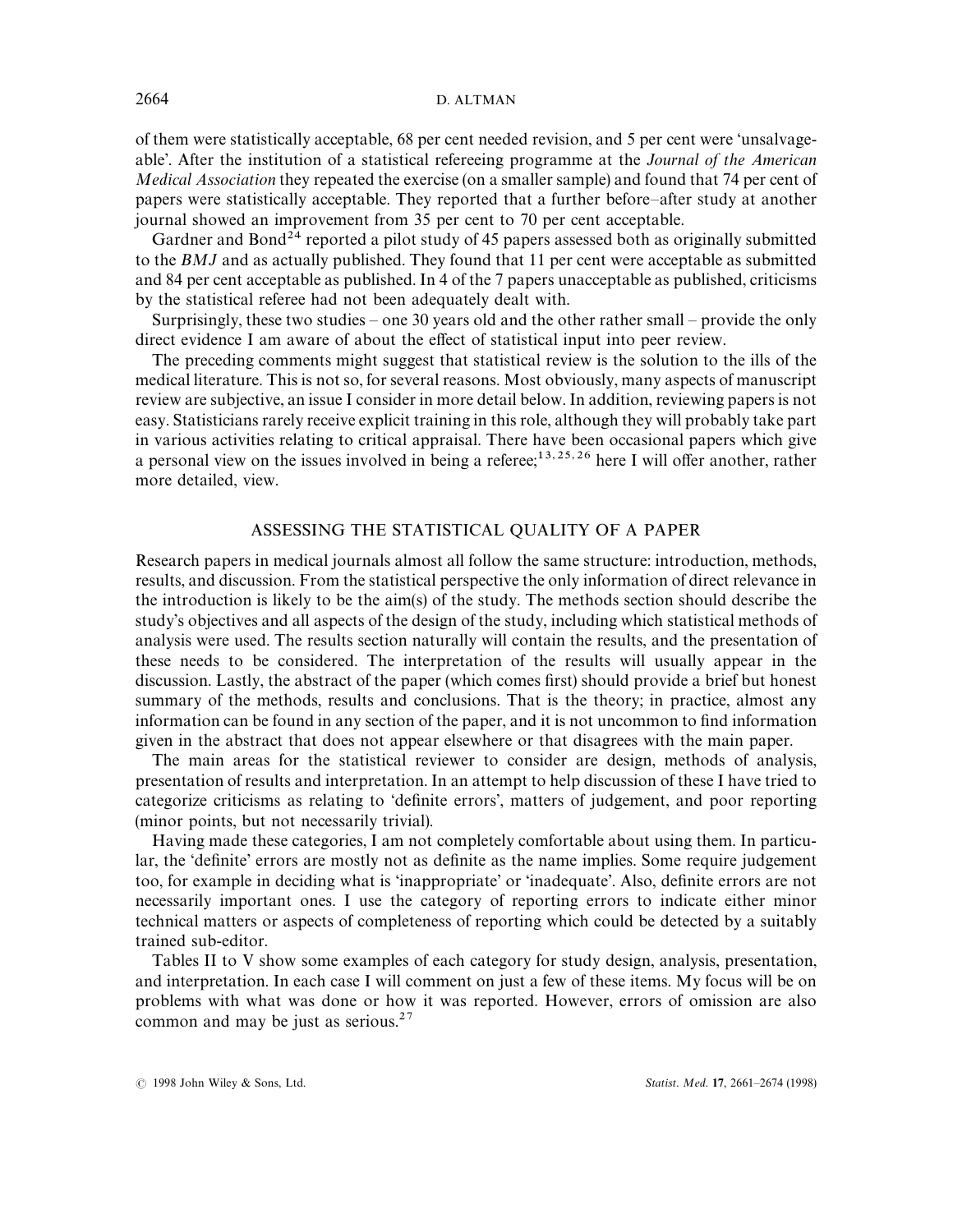## STATISTICAL REVIEWING FOR MEDICAL JOURNALS 2665

Table II. Some examples of errors in design

*Definite errors* Failure to use randomization in a controlled trial Use of an inappropriate control group Use of a crossover design for a study of a condition that can be cured, such as infertility Failure to anticipate regression to the mean *Matters of judgement* Is the sample size large enough? Is the response rate adequate? *Poor reporting*

Study aims not stated Justification of sample size not given In a controlled trial, method of randomization not stated

Table III. Some examples of errors in analysis

*Definite errors* Unpaired method for paired data Using a *t*-test for comparing survival times (some of which are censored) Use of correlation to relate change to initial value Comparison of *P*-values Failure to take account of ordering of several groups Wrong units of analysis *Matters of judgement* Whether to suggest that the authors adjust the analysis for potential confounding variables? Is the rationale for categorization of continuous variables clear? Are categories collapsed without adequate justification? Is use of parametric methods acceptable for data that are non-Normal (for example, skewed or ordinal)? *Poor reporting* Failure to specify all methods used Wrong names for statistical methods, such as variance analysis, multivariate analysis (for multiple regression) Misuse of technical terms, such as quartile Citing non-existent methods such as 'arc sinus transformation' and 'impaired *t*-test' (seen in published papers) Referring to unusual/obscure methods without explanation or reference

## Design

This category well illustrates the softness of some of these issues. For example, the failure to state study aims is common. However, in some cases this could be a very serious error while in other cases the aim would be quite obvious.

Consider a case-control study in which the minimum age of controls was the mean age of the cases, and cases and controls were from different geographical areas.<sup>28</sup> This seems a clear case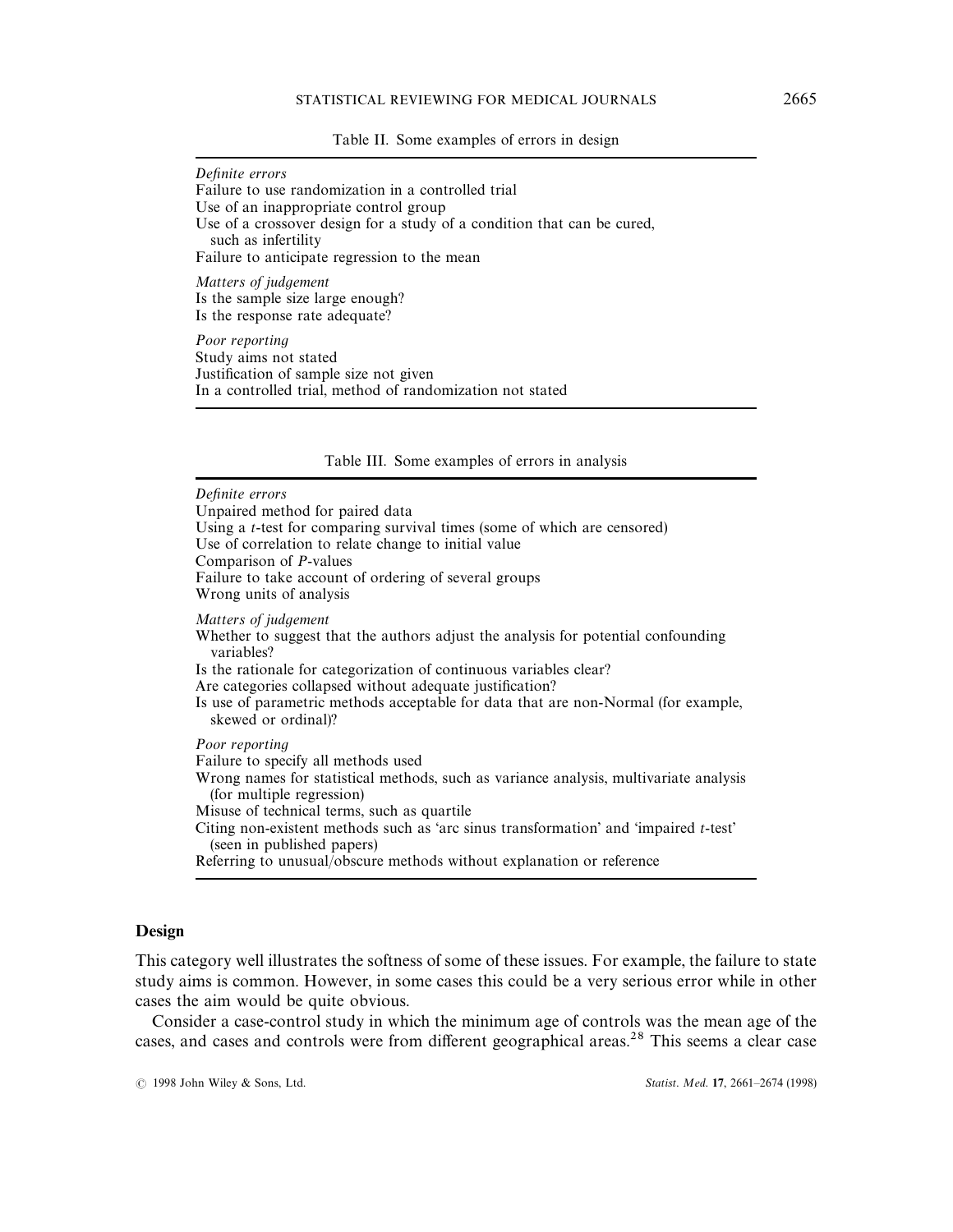### 2666 D. ALTMAN

*Definite errors* Giving SE instead of SD to describe data Pie charts to show the distribution of a continuous variable Results given only as *P*-values CI given for each group rather than for the contrast Use of scale changes or breaks in histograms Failure to show all points in scatter diagrams

*Matters of judgement* Would the data be better in a table or a figure? Should we expect authors to have considered (and commented on) goodness-of-fit? *Poor reporting*

Numerical results given to too many or, occasionally, too few decimal places *r* or  $\gamma^2$  values to too many decimal places  $P = NS$ ,  $P = 0.0000$  etc. Reference to 'non-parametric data' Tables that do not add up, or which do not agree with each other

Table V. Some examples of errors in interpretation

#### *Definite errors*

Failure to consider confidence interval when interpreting non-significant difference, especially in a small study

Drawing conclusions about causation from an observed association without supporting evidence

Interpreting a poor study as if it was a good one (for example, a small study as a large one, a non-randomized study as a randomized one)

*Matters of judgement*

Have the authors taken adequate account of possible sources of bias?

How should multiplicity be handled (for example, multiple time points or multiple groups)?

Is there over-reliance on *P*-values?

*Poor reporting*

Discussion of analyses not included in the paper Drawing conclusions not supported by the study data

of an inappropriate control group, but how different do the groups have to be before such a judgement is made? So this may be a definite error but it may also be a matter of judgement.

Likewise, failure to specify the method of randomization may no longer be seen as a minor matter. There is empirical evidence showing that the quality of the randomization procedure relates to trial findings, with trials which do not report concealed allocation obtaining larger treatment effects.29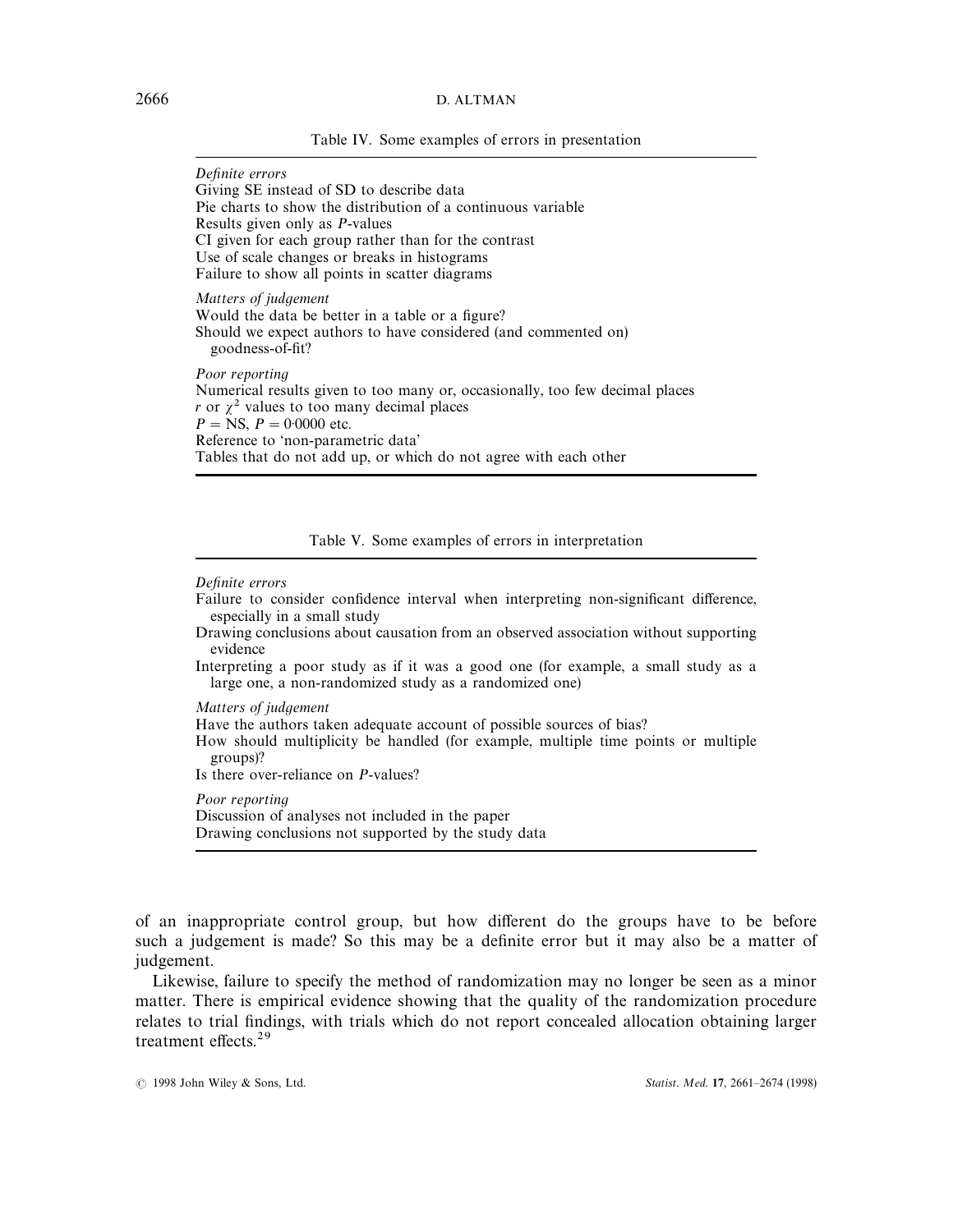### Methods of analysis

First, it is essential that authors specify which statistical methods they used. This is a basic requirement of the widely adopted uniform guidelines, often called the 'Vancouver guidelines', which includes the statement: 'Describe statistical methods with enough detail to enable a knowledgeable reader with access to the original data to verify the reported results'.<sup>22</sup>

Using an unpaired method (such as the two-sample *t*-test) for comparing two sets of paired observations may seem a definite error, but there are situations when the pairing is more cosmetic rather than actual *—* for example, in a case-control study comparing cases who are new-born babies with control babies who happen to be the next baby born in that hospital. Also, in some situations, paired analysis is either very difficult or simply impossible.

Examples of the comparison of *P*-values include subgroup analyses, within-group analyses of change over time (for example, from baseline in RCT), and a serial (repeated) measurements analysed independently at multiple time points. In each case comparisons are explicitly or implicitly made between *P*-values.30 I have even encountered sets of (non-independent) *P*-values compared by a further test.31 While basing inferences on the comparison of *P*-values is common, in my view it is (almost?) never justified. As a referee I would not let it pass.

In some conditions it is possible to take several measurements on the same patient, but the focus of interest usually remains the patient. Failure to recognize this fact results in multiple counting of individual patients and can lead to seriously distorted results. Analysis ignoring the multiplicity violates the widespread assumption of statistical analyses that the separate data values should be independent. Also, the sample size is inflated, sometimes dramatically so, which may lead to spurious statistical significance. There can be problems of interpretation too. Commenting on one trial, Andersen wryly observed that '... this trial resulted in the apparent conclusion that after 1 year 22 per cent of the patients, but only 16 per cent of the legs, have expired<sup> $17$ </sup>. The issue of units of analysis is of course also an issue of design as well as analysis, showing that these categories too are not so clear-cut.

Other areas which cause difficulty, among many I could mention, include judgements about the use of parametric or non-parametric methods, and the use (or non-use) of Bonferroni-type corrections.

#### Presentation

As examples of spurious precision, I have seen a mean gestational age at birth given as 40 weeks, 5)68 days. (Note that 0)01 day is about 15 minutes.) Likewise the regression equation birthweight  $=$   $-3.0983527 + 0.142088$  chest circumference  $+0.158039$  midarm circumference purports to predict birthweight to  $1/1000000$  g. Note here the common error of giving the constant to greatest precision.

Poor presentation may provide clues that there may be serious errors elsewhere. This might include evidence that results have been taken straight from computer printout (for example, spurious precision, *P*-values of 0.0000, use of  $*$  in regression equations), the presence of a large number of reporting errors, many numerical errors, and even outright stupidity. To illustrate this last category, Andersen<sup>17</sup> refers to a paper which summarized patient characteristics before and two years after jejuno-ileal bypass operation. The authors reported a highly significant reduction in weight, a non-significant change in height, and a highly significant increase in age of about two years!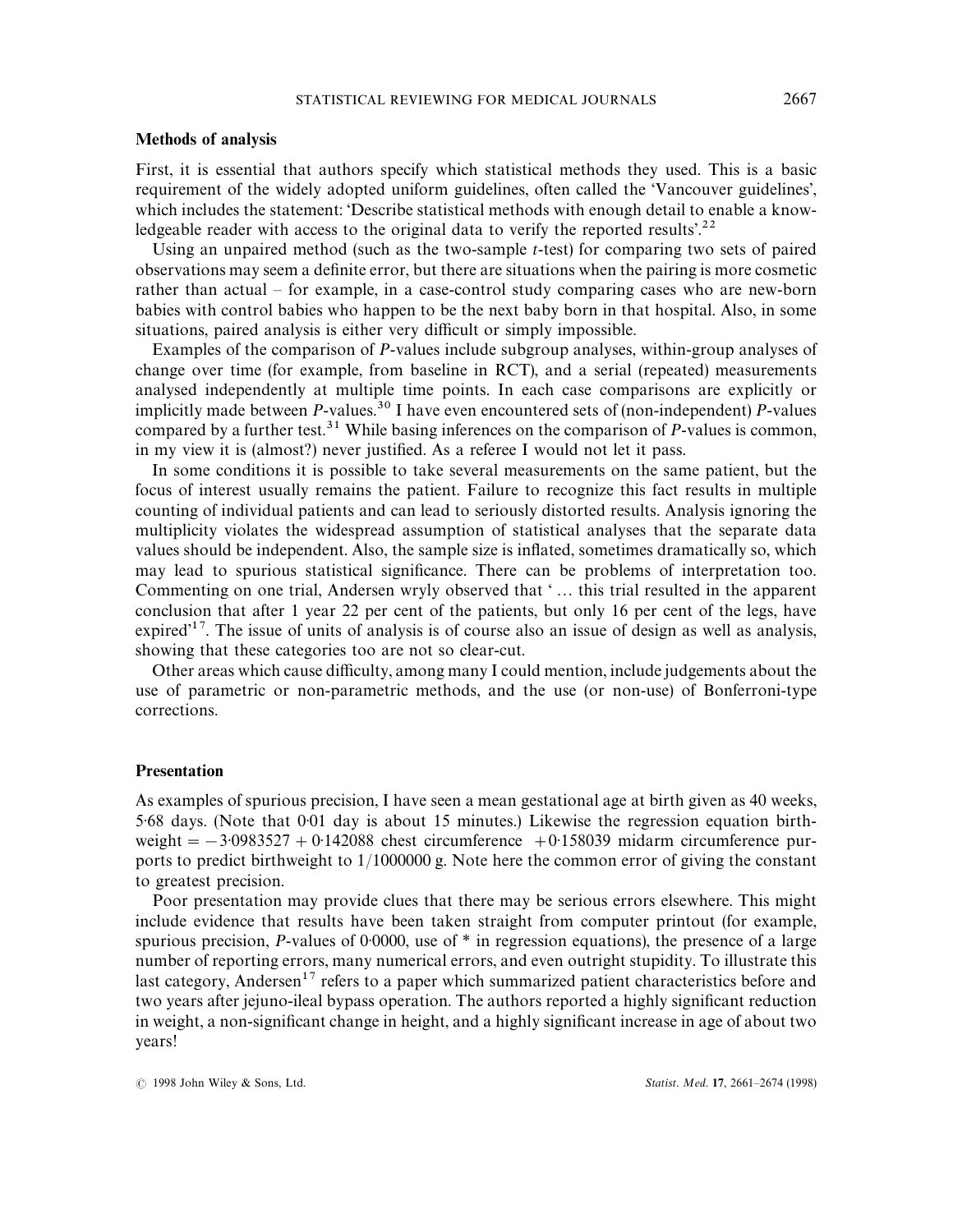## Interpretation

The failure to draw appropriate inferences from a non-significant result can be illustrated by the study of Sung *et al.*<sup>32</sup> They randomized patients to octreotide infusion or emergency sclerotherapy for acute variceal haemorrhage. They reported that they would have needed 900 patients per group to have reasonable power to detect an improvement in response rate from 85 per cent to 90 per cent. As this was way beyond what they could achieve, they 'arbitrarily set a target of 100 patients and accepted a chance of a type II error'. The observed rates of controlled bleeding were 84 per cent in the octreotide group and 90 per cent in the sclerotherapy group, giving  $P = 0.55$ . They quoted a confidence interval (CI) for the treatment difference as 0 to 19 per cent  $-$  it should have been  $-7$  per cent to 19 per cent. More seriously, they drew the unjustified conclusion that 'octreotide infusion and sclerotherapy are equally effective in controlling variceal haemorrhage'.

Another common difficulty is the interpretation of data-derived analyses *—* analyses not prespecified and generally suggested by the results obtained. For example, Newnham *et al*. carried out a large randomized trial comparing routine and intensive ultrasound during pregnancy.33 They found significantly more low birthweight babies in the frequent ultrasound group (although the difference in mean birthweight was negligible). This was not one of the main outcomes and indeed was the only one of more than 20 variables they looked at to show a significant difference. Most of the paper's discussion was about birthweight. Incidentally, one of the authors' arguments in favour of this being a genuine association was plausibility. This is an almost worthless argument – doctors can find a plausible explanation for any finding.<sup>34</sup> Analyses suggested by the data should be acknowledged as exploratory; for generating hypotheses rather than testing them.

In addition, there are some problem areas that cut across the categories just discussed. For example, many difficulties arise through multiplicity involving issues such as multiple time points, multiple comparisons and subgroup analyses. These can be seen as issues of analysis or interpretation, but may stem from poor study design.

## Issues specific to certain types of study

As indicated in some of the above examples, specific considerations apply to specific study types, such as surveys, case-control studies, controlled trials and systematic reviews (meta-analyses). It helps if the reviewer is familiar with the type of study, although those who review frequently for a medical journal, especially a general medical journal, must expect to receive papers on all types of study. They should, however, always send back a paper if they feel that it goes into areas in which they are not especially confident or competent. Likewise, it is desirable if the reviewer is familiar with the medical subject matter. Specialist journals usually recruit statistical referees who work in the relevant medical specialty, and it is certainly helpful to be familiar with the medical issues being addressed. Again, this will not apply to general journals, where the regular reviewer may expect to receive papers on almost any medical area.

Check-lists tailored to a particular type of study can help the reviewer, if only by acting as a memory jogger. It is in general harder to spot things missing from a paper than those which are included but incorrect.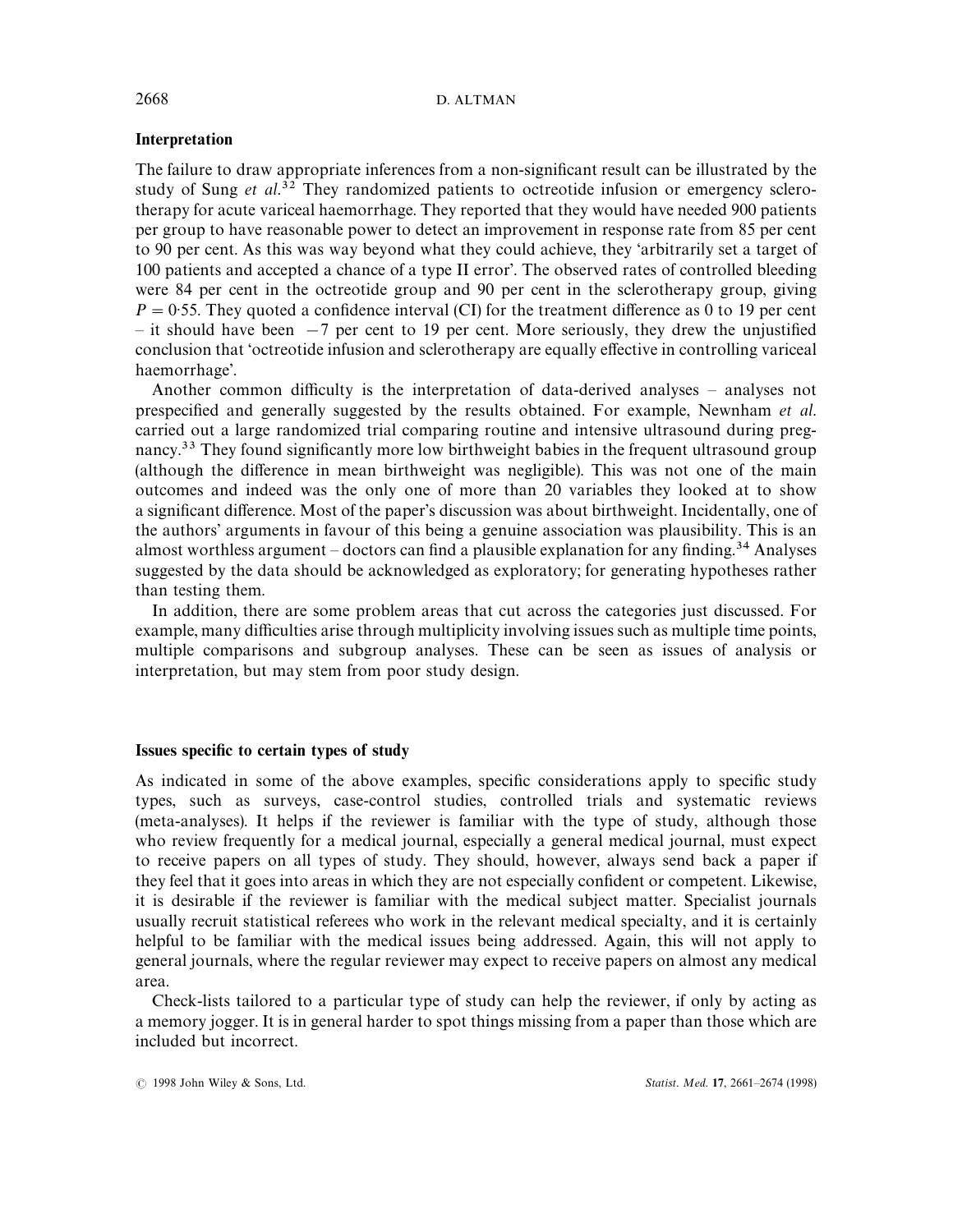## Referee's report

The referee's comments will need to be put together as a written report, primarily for the editor but also for the authors. It is helpful to structure the report, for example by grouping comments under headings (methods, results, discussion, abstract). It is also helpful to indicate for each comment the relevant page(s) of the manuscript. I find it useful to have a large number of separated comments rather than long paragraphs. If the referee numbers the comments, assessment of the revised version is greatly aided if authors are asked, by the editors, to respond in a covering letter to each of the referee's points in turn.

The referee should be constructive. For example, it is better to indicate how the analysis could be improved than simply observing that the present analysis is incorrect. The referee should use language that the authors will understand; technical terms such as interaction and heteroscedasticity should be avoided.

It is valuable to indicate which are the most important criticisms. While the relative importance may be obvious to a statistician, it is unlikely to be so for either editors or authors, who in general will be equally ignorant of statistical niceties. Also, further to my preceding classification, the reviewer should try to distinguish cases where they feel that there is a definite error from those where it may be felt preferable to do something different.

A common difficulty is that key information is missing from a manuscript. The reviewer should point out the deficiencies, and request that the authors rectify the omissions. Quite often this can reveal new problems, occasionally fatal ones, which is one of the main reasons for the reviewer to see the revised manuscript. At the *BMJ* statistical referees are asked to say if they wish to see a revision, if there is one.

Should the reviewer express an opinion about whether the editor should accept or reject the paper? Some journals expressly ask reviewers, including statisticians, to indicate whether they think that the paper should be accepted. As I have indicated, I do not think that this is in general the role of the reviewer. However, there are occasions when I feel strongly that a paper should be rejected. In such cases I draw attention to this opinion and the reasons for it in a covering letter to the editor. The editors of one journal noted that 'Biomedical statisticians  $\ldots$  probably come nearest to having the veto on the publication of a paper ...'.<sup>35</sup> While rejection may be suggested because of fatal methodological flaws, I have occasionally encountered dishonesty, such as failing to mention that most or all of the results have been published already, or changing some important aspect of the stated design in comparison with an earlier paper. Such behaviour is unacceptable. Very occasionally the reviewer may encounter results that suggest outright fraud. Such suspicions should naturally be discussed with the editor.

The *BMJ* published two check-lists for statistical referees to use.<sup>36</sup> They should also be useful for authors and editors. Table VI shows a summary of 100 check-lists I completed for papers refereed for the *BMJ* during 1991*—*1993. There was clearly considerable room for improvement, but I felt that only one paper was unsalvageable, to use the term of Schor and Karten.4

I have discussed many issues, but there are many troublesome questions about refereeing for which there are no simple answers. These include:

- (i) How much of a purist should the referee be (especially if it is unlikely that the 'correct' analysis will alter the findings)?
- (ii) How much detail should the referee require of highly complex analyses that would not be understood by most readers?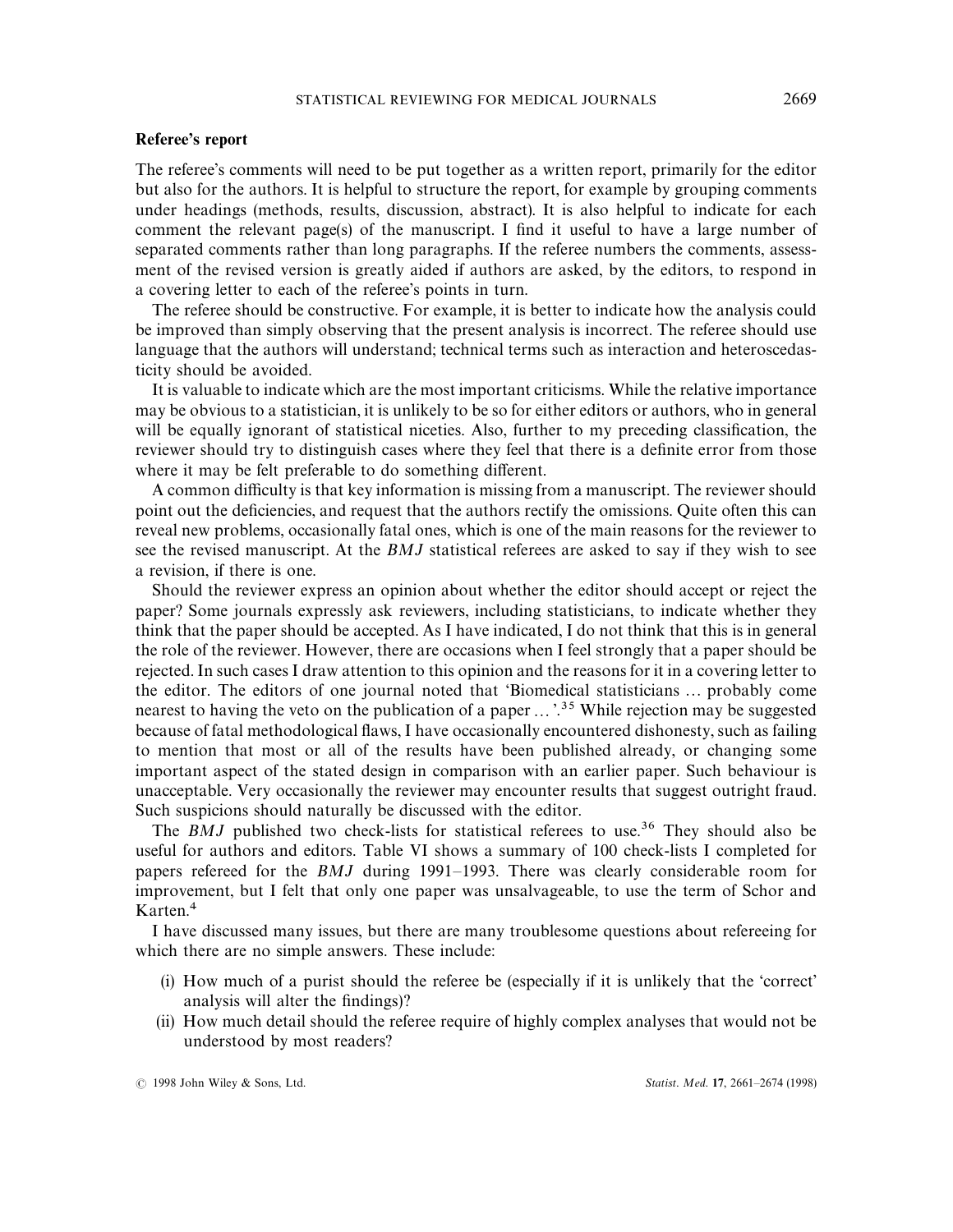|                                        | Yes      | Unclear No |               |
|----------------------------------------|----------|------------|---------------|
| Objective clear?                       | 83       | 6          | 11            |
| Appropriate study design?              | 72       | 25         | 3             |
| Source of subjects?                    | 83       | 6          | 10            |
| Sample size calculation?               | 0        |            | 63            |
| Satisfactory response rate?            | 49       | 23         | $\mathcal{L}$ |
| Methods described adequately?          | 47       |            | 53            |
| Statistical analyses appropriate?      | 41       | 37         | 22.           |
| Statistical presentation satisfactory? | 14       |            | 86            |
| Confidence intervals given?            | 51       |            | 41            |
|                                        | $(+8^*)$ |            |               |
| Conclusions justified?                 | 40       | 49         | 11            |
| Paper statistically acceptable?        | 4        |            | 96            |
| If not could it become acceptable?     | 89       |            |               |

Table VI. Summary of check-lists for 100 consecutive papers (excluding controlled trials) reviewed for the *British Medical Journal* ('not relevant' or missing answers are excluded)

*\** Confidence intervals given inappropriately

- (iii) Should the referee take account of the expectation that the authors have no access to expert statistical help? If so, how?
- (iv) How should the referee deal with papers using methods that are (widely) used by other statisticians but which he/she does not approve of ?
- (v) When is a definite error a fatal flaw?

The reviewer will need to address such questions as best they can when they arise.

## CONCLUDING REMARKS

Some years ago I encountered a very thought-provoking (unpublished) quotation attributed to Michael Healy:

'The difference between medical research and agricultural research is that medical research is done by doctors but agricultural research is not done by farmers.'

While we cannot assume that all agricultural research is impeccable, there seems little doubt that many of the ills of the medical literature are due to the fact that much medical research is carried out by clinicians with little training in research methods, primarily as a career necessity. There is clear evidence of the harmful effects of this situation, but no evidence of any initiatives which will make any impact.<sup>19</sup>

The absence of professional researchers in so much medical research points to a clear need for statisticians to be involved in research at some stage. As numerous statisticians have pointed out over the past 60 years at least, the earlier the involvement the better.<sup>37</sup>

Most statistical errors are probably relatively unimportant, but some can have a major bearing on the validity of a study, especially errors in design. Further exploration of the nature of statistical errors, their causes and possible remedies are considered elsewhere.<sup>2,3,38</sup>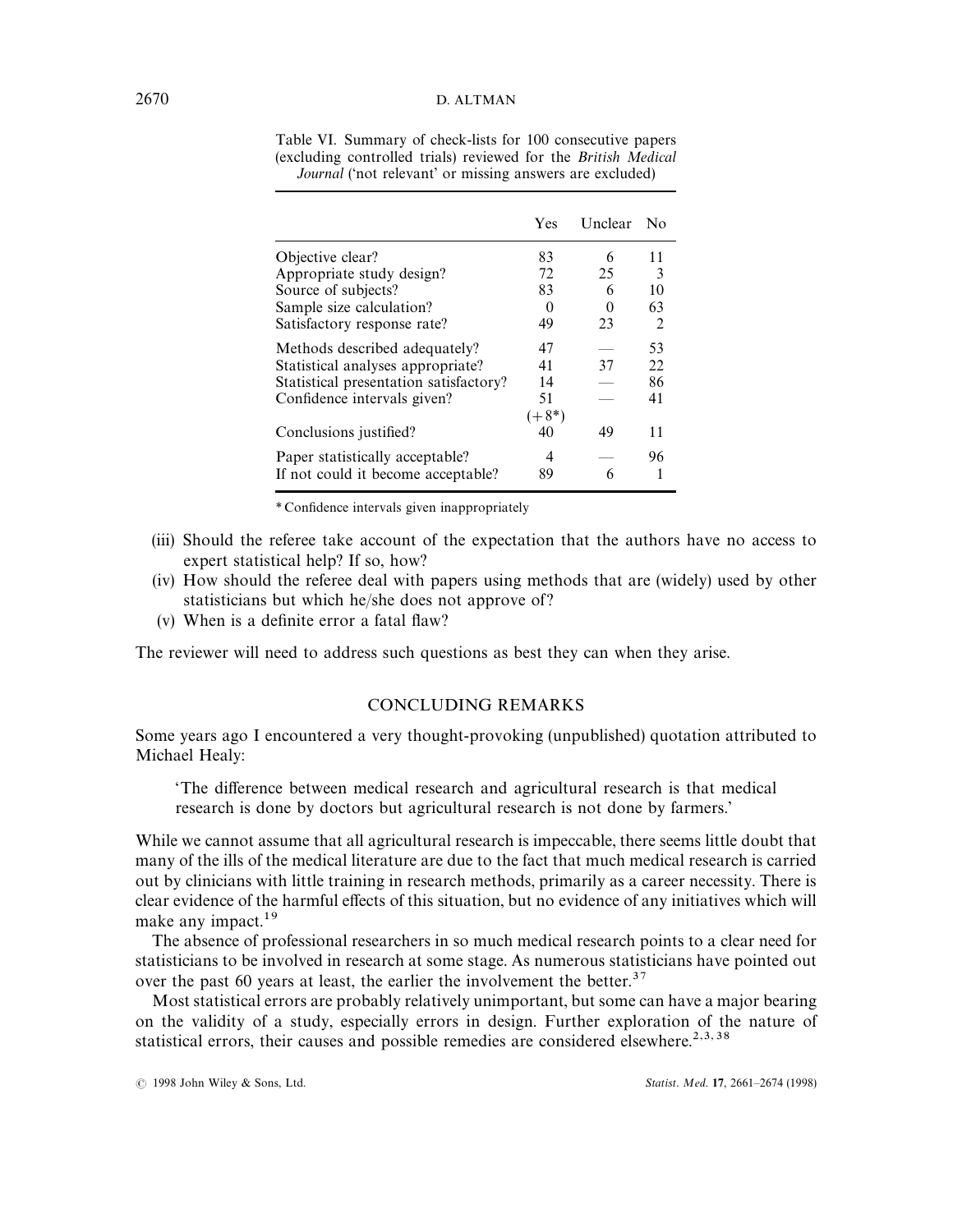To what extent can and should journals intervene to try to stop bad research getting published? The most obvious way is by using statistical referees to assess the quality of submitted manuscripts. The aims here are to avoid publishing studies which are unsound or unreliable and to improve as far as is practicable the quality of the papers which are published. As I have discussed, the assessment of quality is a highly subjective affair, and all authors will be familiar with the differences of opinion between reviewers of the same manuscript. Despite its evident shortcomings, I believe that statistical review is a valuable part of the publication system.

As Finney<sup>26</sup> has recently noted, there is very little published on the role of the statistical referee. Exceptions are papers by Vaisrub<sup>25</sup> and Murray,<sup>13</sup> although the latter, despite its title, is more a review of errors encountered than comments on the nature of reviewing a manuscript. As is probably clear from the preceding material, refereeing papers is not easy, yet statisticians can expect little or no training in this role. However, refereeing is a form of critical appraisal, and this is an especially important skill for a statistician. Reviewing manuscripts can thus be educational, and I would recommend people to try it if they get the opportunity. However, it can be very time-consuming and may not be especially rewarding unless one is actually interested in the papers (which may well not be the case).

Refereeing may be getting harder. Papers are likely to include much more statistical material than previously, and new techniques continue to be developed and absorbed into medical research. These can pose considerable difficulties for reviewers. Some more or less recent statistical techniques include: the bootstrap; Gibbs sampling; generalized additive models; classification and regression trees; generalized estimating equations; multi-level models; and neural networks.39 Not only may a paper describe unfamiliar methods, these may be described in inadequate detail to judge if their use was appropriate.

Statistical reviewing seems like an area needing research. There has been very little research into the benefits of statistical review, and none that I know of relating to the manner in which statistical review is carried out. More importantly, perhaps, research is needed into how best to improve the quality of papers submitted to medical journals and indeed improve the quality of the research itself. To this end some journals try to influence the quality of submissions. Most obviously, many journals include some statistical issues in their instructions to authors. When I reviewed many of these some years ago I found that most such sections were very brief. They included some rather surprising statements, and some suggestions that were, to say the least, opaque. Two examples of the latter type are:

'When possible give the range, SD (standard deviation) or ME (mean error), and significance of differences between numerical values.'

'To aid in the review process, include the statistical worksheet (not for publication), if applicable.'

Many, though were quite sensible, including:

'Authors should beware of placing undue emphasis on secondary analyses, especially when they were suggested by an inspection of the data.'

'Error bars should not be used to represent SEM etc. *—* bars in graphs and histograms should represent 95 per cent confidence intervals.'

'The decision to publish is not based on the direction of the results.'

If authors read the instructions to authors and took heed of them, the task of the reviewer would be eased. However, personal experience suggests that many authors do neither of these things.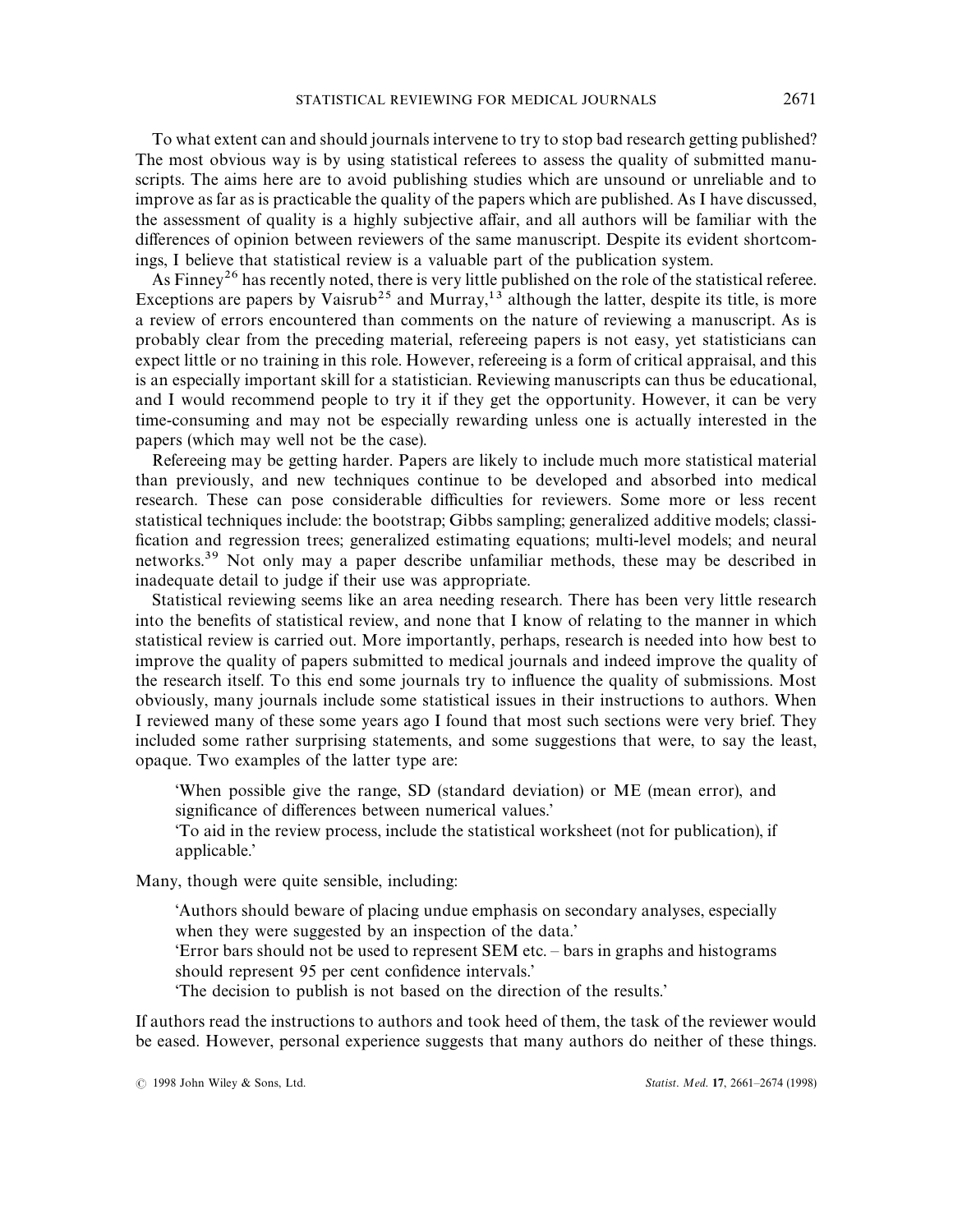Occasional submissions come from authors who seem never to have seen a copy of the journal let alone its instructions for submission.

Statistical guidelines are another way in which journals can try to influence the quality of papers submitted. Some general guidelines have been published.<sup>40-42</sup> Many published guidelines have focused on specific areas, for example clinical trials (for example, Grant<sup>43</sup>). The most recent example is the CONSORT statement,<sup>44</sup> which is unique in being 'adopted' by over 70 journals by the end of 1997. Here adoption implies that journals require authors to comply with the recommendations for reporting trials. This status may at least partly reflect the fact that, unusually, journal editors were among the authors, but it probably also relates to the widespread recognition that the reporting of controlled trials is generally inadequate for those carrying out systematic reviews. Similar publications covering other study designs are likely in coming years. Some journals have adopted the earlier suggestion<sup>45</sup> that authors are required to complete a check-list when they submit their paper, indicating that the CONSORT requirements have been met and where each item can be found. This principle could usefully be extended to all types of study, with authors required to complete a check-list to show that they had dealt with certain aspects of statistics, such as specifying all the methods used, providing confidence intervals, and so on.

Reviewing manuscripts is only one of many ways in which statisticians can help medical journals. Other aspects include:

- (i) helping to formulate journal policy;
- (ii) auditing the quality of statistics in published papers (generally and in specific areas);
- (iii) helping to produce statistical guidelines or check-lists for authors;
- (iv) educating editors;
- (v) providing explanatory statistical comments on published papers/letters;
- (vi) writing expository articles about statistical matters.

Interaction with journals in this way can be highly rewarding, especially when working with one journal over many years.

As a final comment, I would summarize reviewing medical papers as difficult, time-consuming, sometimes interesting, sometimes boring, appreciated by journals, appreciated by authors (but perhaps not appreciated by employers), usually unpaid, occasionally frustrating, and educational. Many journals are desperate for expert statistical help. I recommend statisticians to try it.

## ACKNOWLEDGEMENTS

I thank Mike Campbell and David Finney for helpful suggestions.

## **REFERENCES**

- 1. Hayden, G. F. 'Biostatistical trends in pediatrics: implications for the future', *Pediatrics*, 72, 84*—*87 (1983).
- 2. Altman, D. G. 'Statistics in medical journals *—* developments in the 1980s', *Statistics in Medicine*, 10, 1897*—*1913 (1991).
- 3. Altman, D. G. 'Statistics in medical journals', *Statistics in Medicine*, 1, 59*—*71 (1982).
- 4. Schor, S. and Karten, I. 'Statistical evaluation of medical manuscripts', *Journal of the American Medical Association*, 195, 1123*—*1128 (1966).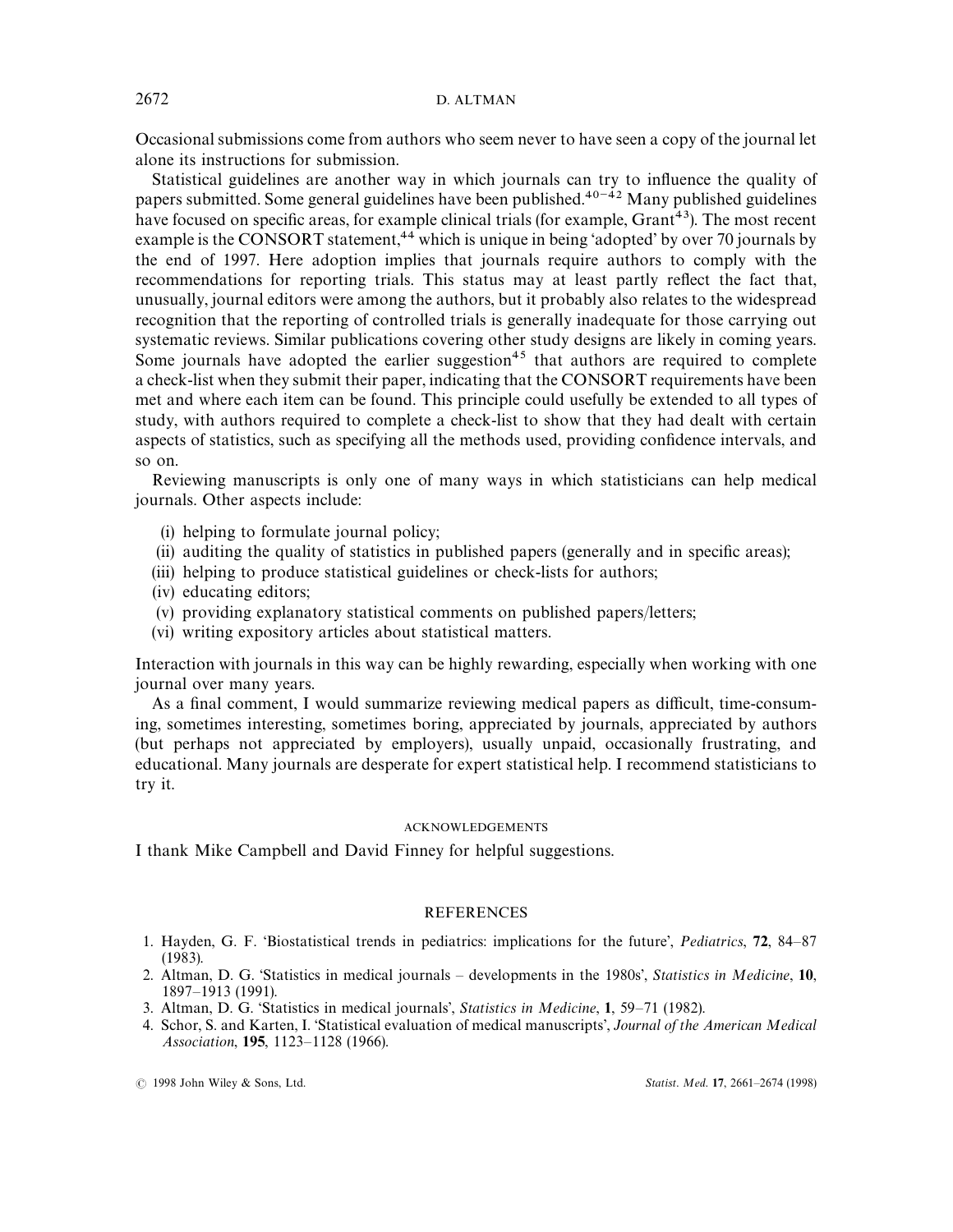- 5. Gore, S., Jones, I. G. and Rytter, E. C. 'Misuse of statistical methods: critical assessment of articles in BMJ from January to March 1976', *British Medical Journal*, 1, 85*—*87 (1977).
- 6. White, S. J. 'Statistical errors in papers in the *British Journal of Psychiatry*', *British Journal of Psychiatry*, 135, 336*—*342 (1979).
- 7. Glantz, S. 'Biostatistics: how to detect, correct, and prevent errors in the medical literature', *Circulation*, 61, 1*—*7 (1980).
- 8. Felson, D. T., Cupples, L. A. and Meenan, R. F. 'Misuse of statistical methods in *Arthritis and Rheumatism*. 1982 versus 1967*—*68', *Arthritis and Rheumatism*, 27, 1018*—*1022 (1984).
- 9. MacArthur, R. D. and Jackson, G. G. 'An evaluation of the use of statistical methodology in the *Journal of Infectious Diseases*', *Journal of Infectious Diseases*, 149, 349*—*354 (1984).
- 10. Tyson, J. E., Furzan, J. A., Reisch, J. S. and Mize, S. G. 'An evaluation of the quality of therapeutic studies in perinatal medicine', *Journal of Pediatrics*, 102, 10*—*13 (1983).
- 11. Avram, M. J., Shanks, C. A., Dykes, M. H. M., Ronai, A. K. and Stiers, W. M. 'Statistical methods in anesthesia articles: An evaluation of two American journals during two six-month periods', *Anesthesia and Analgesia*, 64, 607*—*611 (1985).
- 12. Thorn, M. D., Pulliam, C. C., Symons, M. J. and Eckel, F. M. 'Statistical and research quality of the medical and pharmacy literature', *American Journal of Hospital Pharmacy*, 42, 1077*—*1082 (1985).
- 13. Murray, G. D. 'The task of a statistical referee', *British Journal of Surgery*, 75, 664*—*667 (1988).
- 14. Morris, R. W. 'A statistical study of papers in the Journal of Bone and Joint Surgery (BR)', *Journal of Bone and Joint Surgery* (*BR*), 70-B, 242*—*246 (1988).
- 15. McGuigan, S. M. 'The use of statistics in the *British Journal of Psychiatry*', *British Journal of Psychiatry*, 167, 683*—*688 (1995).
- 16. Welch, G. E. and Gabbe, S. G. 'Review of statistics usage in the *American Journal of Obstetrics and Gynecology*', *American Journal of Obstetrics and Gynecology*, 175, 1138*—*1141 (1996).
- 17. Andersen, B. *Methodological Errors in Medical Research*, Blackwell, Oxford, 1990.
- 18. Wulff, H. R., Andersen, B., Brandenhoff, P. and Guttler, F. 'What do doctors know about statistics?', *Statistics in Medicine*, 6, 3*—*10 (1987).
- 19. Altman, D. G. 'The scandal of poor medical research', *British Medical Journal*, 308, 283*—*284 (1994).
- 20. George, S. L. 'Statistics in medical journals: a survey of current policies and proposals for editors', *Medical and Pediatric Oncology*, 13, 109*—*112 (1985).
- 21. Goodman, S. N., George, S. L. and Altman, D. G. 'Statistical reviewing policies of medical journals: caveat lector?', *Journal of General Internal Medicine*, in press.
- 22. International Committee of Medical Journal Editors. 'Uniform requirements for manuscripts submitted to biomedical journals', *Journal of the American Medical Association*, 277, 927*—*934 (1997).
- 23. Altman, D. G. 'Randomisation', *British Medical Journal*, 302, 1481*—*1482 (1991).
- 24. Gardner, M. J. and Bond, J. 'An exploratory study of statistical assessment of papers published in the *British Medical Journal*', *Journal of the American Medical Association*, 263, 1355*—*1357 (1990).
- 25. Vaisrub, N. 'Manuscript review from a statistician's perspective', *Journal of the American Medical Association*, 253, 3145*—*3147 (1985).
- 26. Finney, D. J. 'The responsible referee', *Biometrics*, 53, 715*—*719 (1997).
- 27. Mosteller, F. 'Problems of omission in communications', *Clinical Pharmacology and Therapeutics*, 25, 761*—*764 (1979).
- 28. Olsson, H. and Ingvar, C. 'Left handedness is uncommon in breast cancer patients', *European Journal of Cancer*, 27, 1694*—*1695 (1991).
- 29. Schulz, K. F., Chalmers, I., Hayes, R. and Altman, D. G. 'Empirical evidence of bias. Dimensions of methodological quality associated with estimates of treatment effects in controlled trials', *Journal of the American Medical Association*, 273, 408*—*412 (1995).
- 30. Matthews, J. N. S. and Altman, D. G. 'Interaction 2: Compare effect sizes not P values', *British Medical Journal*, 313, 808 (1996).
- 31. Jannink, I., Bennen, J. N., Blaauw, J., Vandiest, P. J. and Baak, J. P. A. 'At convenience and systematic random sampling *—* effects on the prognostic value of nuclear-area assessments in breast-cancer patients', *Breast Cancer Research and Treatment*, 36, 55–60 (1995).
- 32. Sung, J. J. Y., Chung, S. C. S., Lai, C.-W., Chan, F. K. L., Leung, J. W. C., Yung, M. Y., Kassianides, C. and Li, A. K. C. 'Octreotide infusion or emergency sclerotherapy for variceal haemorrhage', *Lancet*, 342, 637*—*641 (1993).

( 1998 John Wiley & Sons, Ltd. *Statist*. *Med*. 17, 2661*—*2674 (1998)